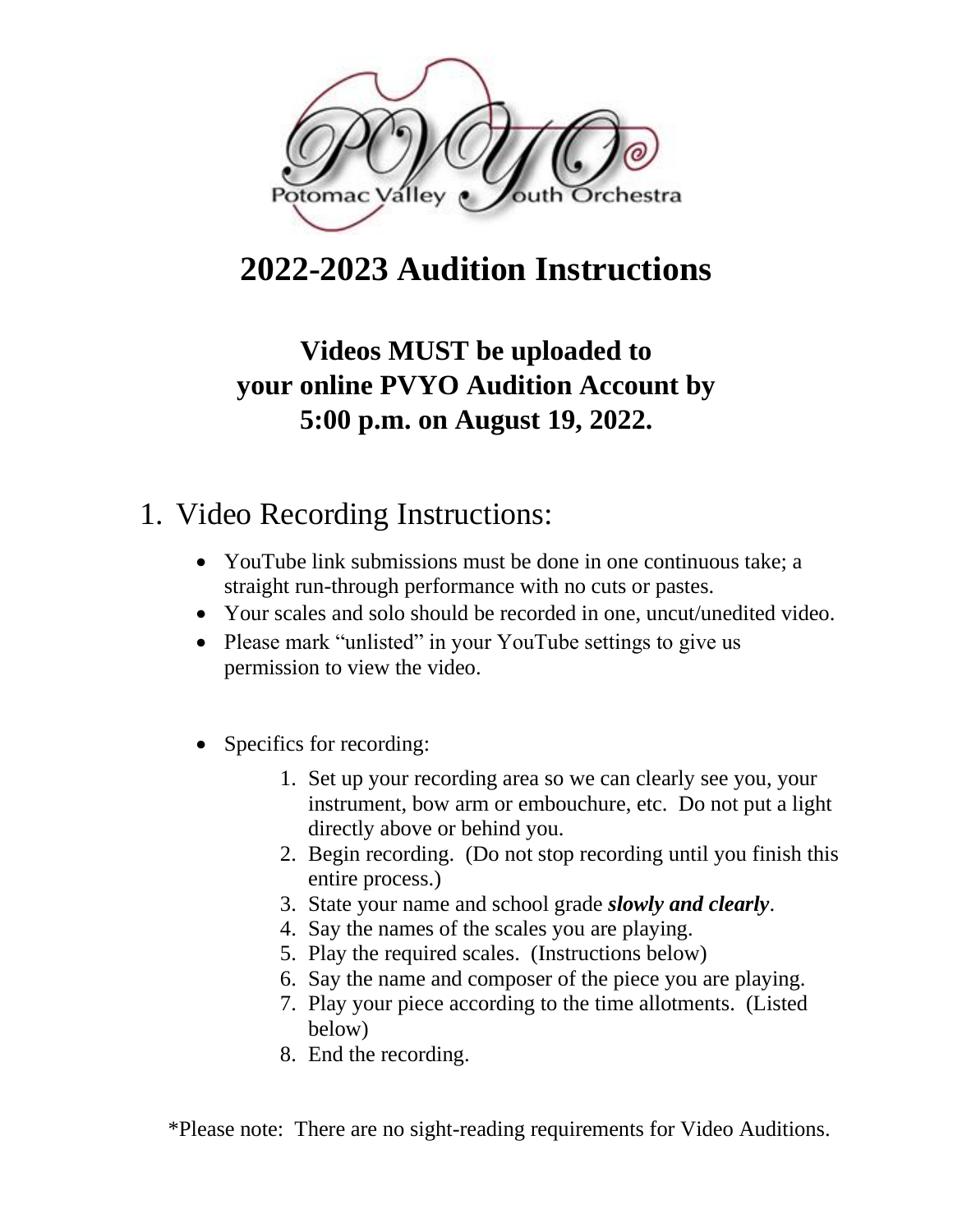### 2. Scale Requirements for your Video Audition:

• Please play the scale requirement listed below for the highest-level group for which you are auditioning.

## *STRINGS*

#### **Preparatory Orchestra:**

Violin: 2 octave D Major and Bb Major followed by two octave arpeggios Viola: 2 octave G Major and F Major, followed by two octave arpeggios. Cello: 2 octave F Major and G Major, followed by two octave arpeggios Bass: 1 octave F Major and D Major, followed by one octave arpeggios

#### **Concert Orchestra:**

Violin: 2 octave D Major and F Major, followed by arpeggios Viola: 2 octave F Major and A Major, followed by arpeggios Cello: 2 octave A Major and F Major, followed by arpeggios Bass: 1 octave G Major and F Major, followed by arpeggios

**Sinfonia/Symphony Orchestra:** *Major scales played with arpeggios* Violin: 3 octave A Major, 2 octave d melodic minor Viola: 2 octave A Major, 2 octave d melodic minor Cello: 2 octave A Major, 2 octave d melodic minor Bass: 2 octave F Major, 2 octave e melodic minor

**Philharmonia:** *Major scales played with arpeggios* Violin: 3 octave B Major, 2 octave b melodic minor Viola: 3 octave Eb Major, 2 octave g melodic minor Cello: 3 octave Eb Major, 2 octave g melodic minor Bass: 2 octave F Major, 2 octave e melodic minor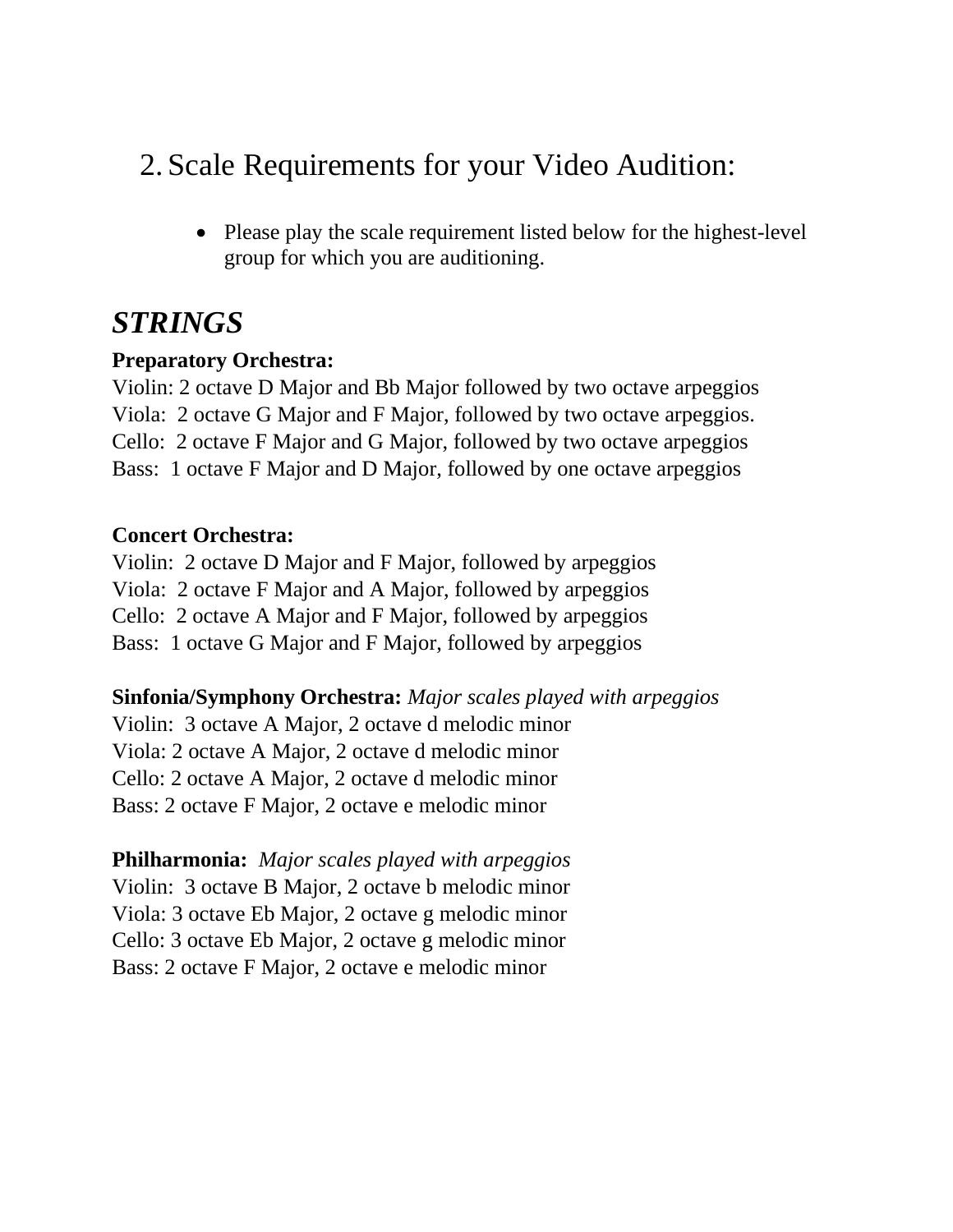## *WINDS and PERCUSSION*

#### **Flutes:**

*Flute Choir and Concert Band*: 2 oct. F major, D major, and Chromatic *Symphony, Wind Ensemble, and Philharmonia:* 2 oct. Ab major, A major, and Chromatic

**Clarinets:** Bb (2 octaves) and E (2 or 3 octaves) and Chromatic Scale

**Saxophones:** D and Eb (2 octaves) and Chromatic Scale

#### **Oboe:**

*Concert Band:* 1 oct. Bb major, D major and chromatic *Symphony, Wind Ensemble, Philharmonia:* 2 oct. Eb and D and Chromatic Scale

#### **Bassoon:**

*Concert Band:* 1 oct. F major, D major and Chromatic Scale *Symphony, Wind Ensemble, Philharmonia:* 2 oct. C, D and Chromatic Scale

#### **Trumpet:**

*Concert Band:* 1 oct. Eb major, D major and Chromatic Scale *Symphony, Wind Ensemble, Philharmonia:* 2 oct. Bb, G and Chromatic Scale

#### **Horn:**

*Concert Band:* 1 oct. Bb major, D major and Chromatic Scale *Symphony, Wind Ensemble, Philharmonia:* 2 oct. F, G and Chromatic Scale

#### **Trombone:**

*Concert Band*: 1 oct. Bb major, D major and Chromatic Scale *Symphony, Wind Ensemble, Philharmonia:* 2 oct. F, G major and Chromatic Scale

#### **Euphonium:**

*Concert Band:* 1 oct. Bb major, D major and Chromatic Scale *Symphony, Wind Ensemble, Philharmonia:* 2 oct. F, G and Chromatic Scale

#### **Tuba:**

*Concert Band:* 1 oct. Bb major, D Major and Chromatic Scale *Symphony, Wind Ensemble, Philharmonia:* 2 oct. F, G and Chromatic Scale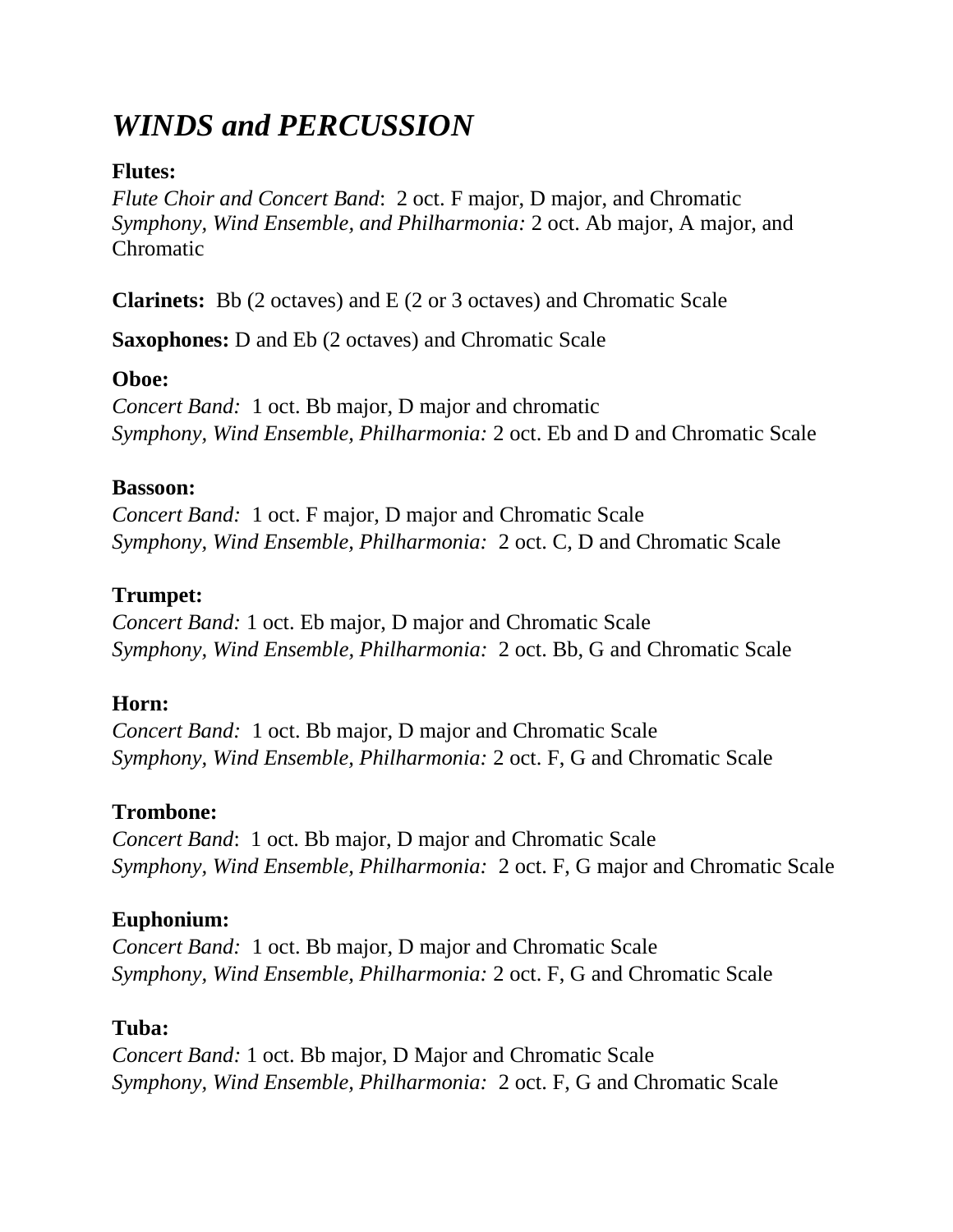**Percussion:** Students should play as MANY areas of which they are capable. We understand that Timpani may be unavailable.

#### *Concert Band and Symphony Orchestra Scales/Rudiments*

#### **Snare:**

Long Closed Roll pp $\rightarrow$  ff  $\rightarrow$  pp. 30 sec. Paradiddles slow $\rightarrow$  fast  $\rightarrow$  slow. 30 sec.

#### **Mallets:**

2 octave Scales: Eb Major and A Major

- Scales are to be performed evenly and smoothly in a  $16<sup>th</sup>$  note pattern at the minimum metronome speed of quarter note  $= 72$ .
- All scales should be played ascending and descending.

#### **Timpani:**

Demonstrate Tuning from scratch, Pedal Down, C-G (low) Long Roll pp $\rightarrow$  ff  $\rightarrow$  pp. 30 sec. on C

#### *Wind Ensemble and Philharmonia Scales/Rudiments*

#### **Snare:**

Long Closed Roll pp $\rightarrow$  ff  $\rightarrow$  pp. 30 sec. Flam Accents slow $\rightarrow$  fast  $\rightarrow$  slow. 30 sec.

#### **Mallets:**

2 octave Scales:

Ab Major and E Major

- Scales are to be performed evenly and smoothly in a  $16<sup>th</sup>$  note pattern at the minimum metronome speed of quarter note  $= 72$ .
- All scales should be played ascending and descending.

#### **Timpani:**

Demonstrate Tuning from scratch, Pedal Down, D-G (low) Long Roll  $pp \rightarrow ff \rightarrow pp$ . 30 sec. on D